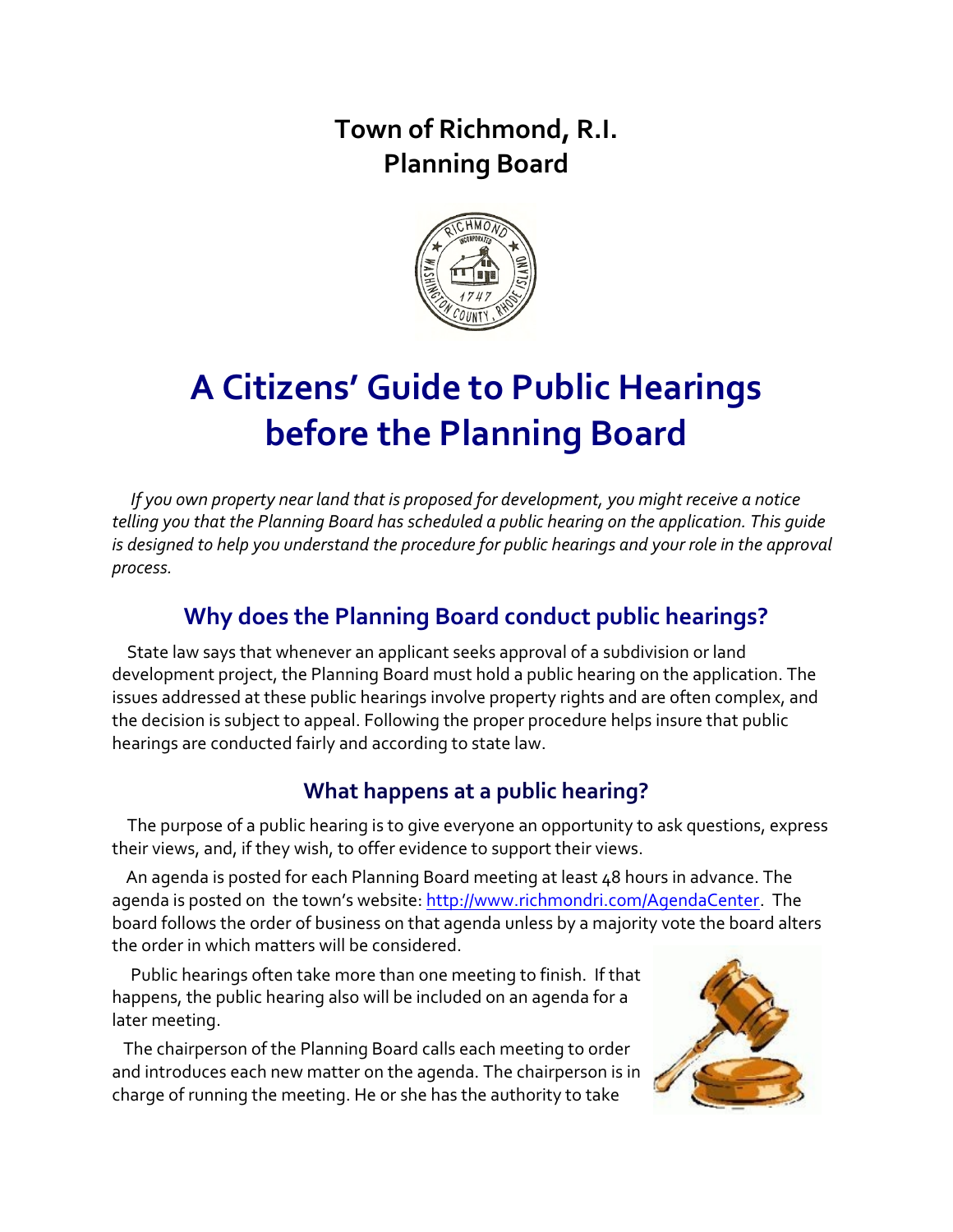any measures necessary to control the meeting, including removing disruptive people. Board members and others speak only when recognized by the chairperson.

#### **How is a public hearing conducted?**

A public hearing usually is conducted this way:

- M The Planning Board chairperson will explain the purpose of the hearing, and will announce the "ground rules."
- $\bullet$  The board will vote to open the public hearing.
- $\bullet$  The applicant will make a presentation, usually at least 15 to 20 minutes long, describing the development proposal. The applicant must prove that the proposal complies with the town's ordinances and regulations. Professionals, including surveyors and engineers, will explain plans and other documents they have prepared.
- $\bullet$  The chairperson will ask the town staff (the town planner, the town solicitor, or the public works director) if they wish to clarify any issues. They may identify and discuss technical issues and explain possible alternatives.
- Board members will ask questions of the applicant's professionals.
- $\bullet$  The chairperson will then open the hearing to the public for questions or comments.
	- People who want to speak will be asked to do so one at a time. Each person who speaks must state his or her name and address for the record.
	- The chairperson may limit each person's questions to 3 to 5 minutes, depending on the size of the audience or the length of the agenda. Everyone who has not spoken will be recognized before anyone is permitted to speak for a second time.



- Professionals such as engineers or lawyers who represent owners of property near the proposed development might address the board.
- If a photograph, map, chart, or other exhibit presented to the board by an objector, it will be retained for the record.
- Questions and comments should not be repetitive or irrelevant.
- Spontaneous comments from the audience, personal attacks, or unruly behavior such as booing, cheering, or applause are not permitted.
- **M** After everyone in the audience has had a chance to speak, the chairperson will give the applicant an opportunity to respond to the public comments.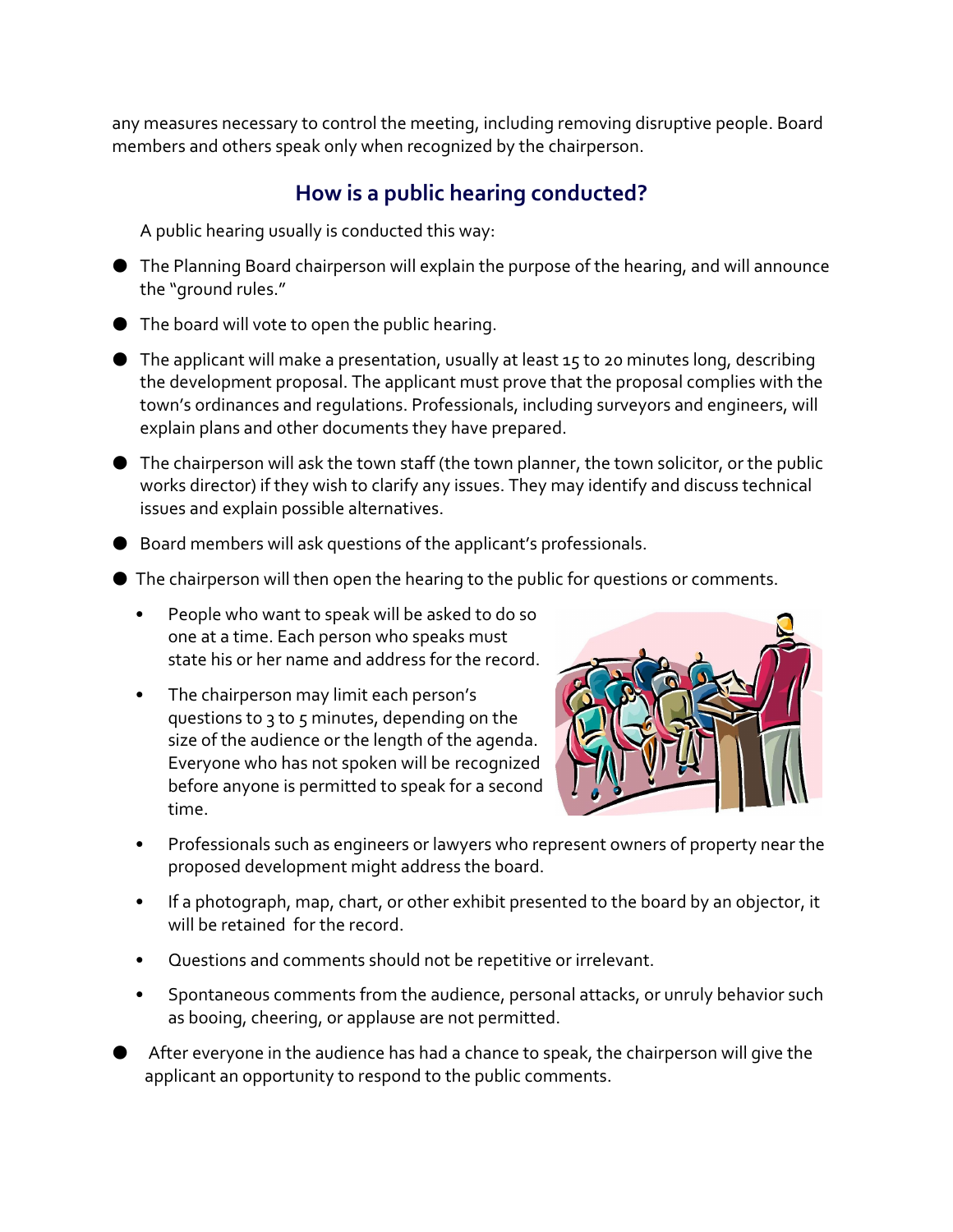

*You can find Planning Board meeting agendas on the town's website:*  <http://www.richmondri.com/AgendaCenter>

At this point, either of these things could happen:

 If the Planning Board is satisfied that it has received all the information it needs to make a decision, and all of its questions have been answered, the chairperson will call for a motion and a vote to close the public hearing.

 If the Planning Board has asked the applicant to provide additional information, or if the board has asked town staff to provide information, the Planning Board will vote to resume the public hearing on another specific date.

> *Everyone who wishes to speak at a public hearing will have a chance to do so. If more people wish to speak than can be accommodated in one evening, the Planning Board will vote that evening to resume the public hearing on another specific date.*

### **What happens after the public hearing is closed?**

 State law requires the Planning Board to issue a written decision on each application within a certain number of days. Usually, the town planner and other town staff prepare a draft decision for the Planning Board's review.

 After the public hearing closes, Planning Board members discuss the evidence presented at the public hearing. The discussion often involves conditions board members feel should be placed on approval of an application. That discussion helps the town planner prepare the draft decision.



 A vote on the application usually does not occur until the planning board has had a chance to review the final draft decision. The vote may take place at the end of a public hearing or it may take place a few weeks later.